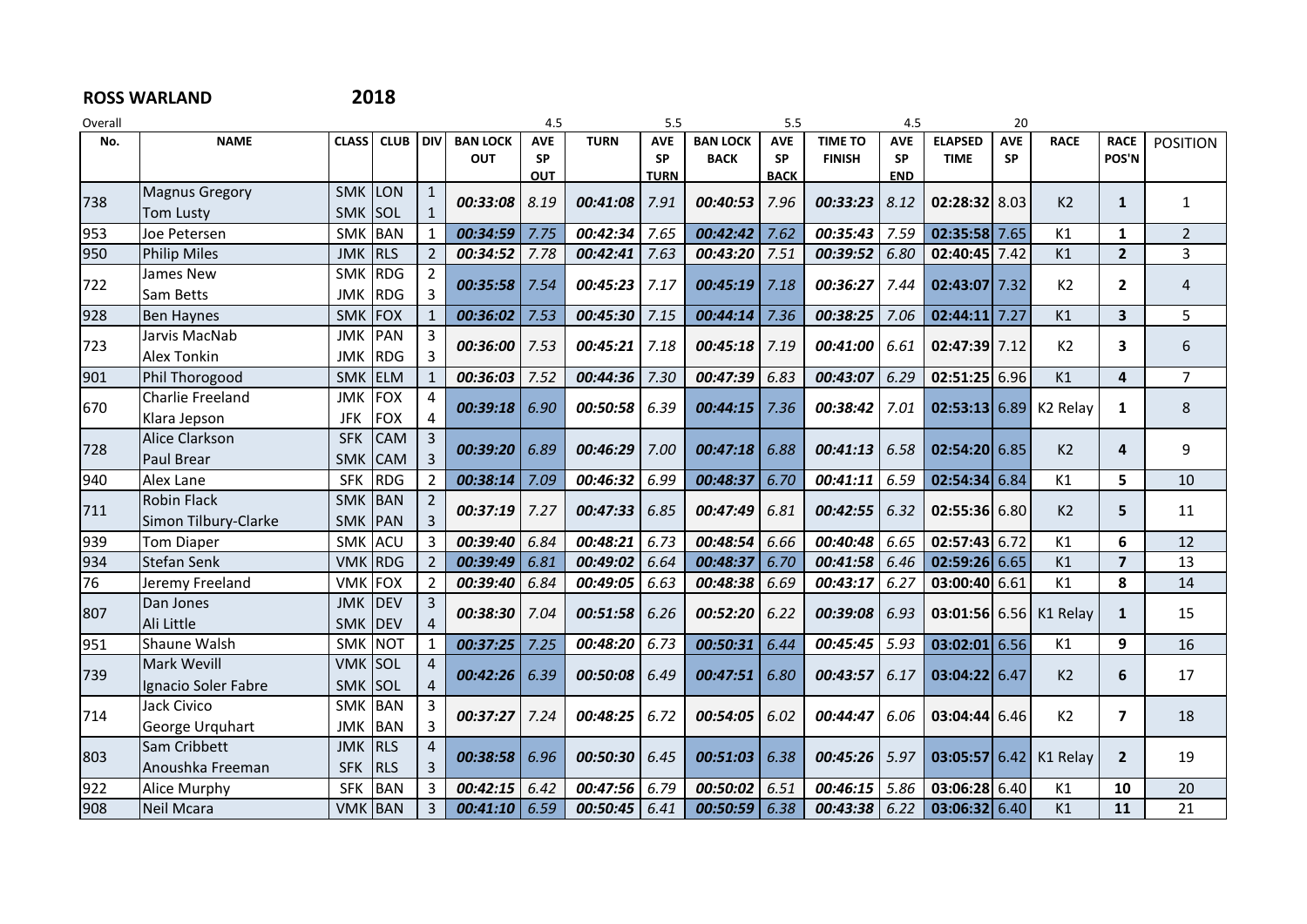| No. | <b>NAME</b>           | <b>CLASS</b>   | <b>CLUB</b> | <b>DIV</b>     | <b>BAN LOCK</b> | <b>AVE</b> | <b>TURN</b>     | <b>AVE</b>  | <b>BAN LOCK</b> | <b>AVE</b>  | <b>TIME TO</b>  | <b>AVE</b> | <b>ELAPSED</b>  | <b>AVE</b> | <b>RACE</b>            | <b>RACE</b>             | <b>POSITION</b> |
|-----|-----------------------|----------------|-------------|----------------|-----------------|------------|-----------------|-------------|-----------------|-------------|-----------------|------------|-----------------|------------|------------------------|-------------------------|-----------------|
|     |                       |                |             |                | <b>OUT</b>      | <b>SP</b>  |                 | <b>SP</b>   | <b>BACK</b>     | <b>SP</b>   | <b>FINISH</b>   | <b>SP</b>  | <b>TIME</b>     | <b>SP</b>  |                        | POS'N                   |                 |
|     | Sophie Mitchell       | <b>SFK</b>     |             | 4              |                 | <b>OUT</b> |                 | <b>TURN</b> |                 | <b>BACK</b> |                 | <b>END</b> |                 |            |                        |                         |                 |
| 731 |                       |                | <b>LON</b>  |                | 00:39:18        | 6.90       | 00:50:28        | 6.45        | 00:51:14        | 6.35        | 00:45:45        | 5.93       | $03:06:45$ 6.39 |            | K2                     | 8                       | 22              |
|     | <b>Mark Pearce</b>    | VMK            | LON         | $\overline{3}$ |                 |            |                 |             |                 |             |                 |            |                 |            |                        |                         |                 |
| 910 | Dom Murphy            | <b>VMK</b>     | <b>BAN</b>  | 3              | 00:42:12        | 6.43       | 00:54:04        | 6.02        | 00:51:10        | 6.36        | 00:43:36        | 6.22       | 03:11:02 6.25   |            | K1                     | 12                      | 23              |
| 724 | Katherine Wilson      | <b>SFK</b>     | <b>RDG</b>  | 4              | 00:42:27        | 6.39       | 00:55:23        | 5.88        | 00:50:09        | 6.49        | 00:44:23        | 6.11       | 03:12:22 6.20   |            | K2                     | 9                       | 24              |
|     | <b>Mark Wilkes</b>    | <b>SMK</b>     | <b>CLM</b>  | $\mathbf{1}$   |                 |            |                 |             |                 |             |                 |            |                 |            |                        |                         |                 |
| 804 | Nick Herbert          | VMK FOX        |             | 3              | 00:45:15        | 5.99       | $00:59:01$ 5.52 |             | 00:46:42        | 6.97        | 00:41:31        | 6.53       |                 |            | 03:12:29 6.20 K1 Relay | $\mathbf{3}$            | 25              |
|     | <b>Chris Bates</b>    | <b>VMK</b>     | FOX         | 5              |                 |            |                 |             |                 |             |                 |            |                 |            |                        |                         |                 |
| 732 | <b>Brian Hammond</b>  | <b>VMK</b>     | <b>RDG</b>  | 5              | 00:42:32        | 6.38       | 00:53:34        | 6.08        | 00:52:33        | 6.19        | 00:46:22        | 5.85       | $03:15:01$ 6.12 |            | K2                     | 10                      | 26              |
|     | Tom Hollins           | VMK            | <b>RDG</b>  | $\overline{3}$ |                 |            |                 |             |                 |             |                 |            |                 |            |                        |                         |                 |
| 904 | Duncan Edwards        | <b>SMK</b>     | RDG         | 3              | 00:40:47        | 6.65       | 00:53:42        | 6.06        | 00:52:06        | 6.25        | 00:48:35        | 5.58       | 03:15:1066.11   |            | K1                     | 13                      | 27              |
| 737 | James Treadgold       | <b>VMK</b>     | <b>NBY</b>  | $\overline{2}$ | 00:43:02        | 6.30       | 00:53:03        | 6.14        | 00:53:12        | 6.12        | 00:46:54        | 5.78       | 03:16:116.08    |            | K2                     | 11                      | 28              |
|     | <b>Shirley Keeton</b> | <b>VFK</b>     | <b>NBY</b>  | 6              |                 |            |                 |             |                 |             |                 |            |                 |            |                        |                         |                 |
|     | <b>Ben Griffin</b>    | <b>JMK</b>     | <b>RLS</b>  | 4              | 00:43:49        | 6.19       | 00:54:03        | 6.02        | 00:52:30        | 6.20        | 00:47:05        |            |                 |            | 03:17:27 6.04 K1 Relay | $\overline{\mathbf{4}}$ | 29              |
| 808 | <b>Robert Aries</b>   | <b>JMK</b>     | RLS         | $\overline{4}$ |                 |            |                 |             |                 |             |                 | 5.76       |                 |            |                        |                         |                 |
|     | Deni Panev            | <b>JMK</b>     | <b>FOX</b>  | 5              | 00:43:55        |            | 00:56:31        | 5.76        | 00:53:46        | 6.05        | 00:45:08        | 6.01       |                 |            |                        |                         | 30              |
| 603 | Koen Ayran            | JMK            | <b>FOX</b>  | 5              |                 | 6.18       |                 |             |                 |             |                 |            |                 |            | 03:19:20 5.99 K2 Relay | $\mathbf{2}$            |                 |
|     | Jo Bates              | <b>VFK</b>     | FOX         | 3              | 00:45:00        |            |                 |             | 00:53:48        | 6.05        |                 |            |                 |            | K2                     |                         | 31              |
| 708 | Elena Golder          | <b>VFK</b>     | <b>FOX</b>  | 5              |                 | 6.03       | $00:54:25$ 5.98 |             |                 |             | $00:46:13$ 5.87 |            | $03:19:26$ 5.98 |            |                        | 12                      |                 |
|     | <b>Andy Flack</b>     | <b>VMK BAN</b> |             |                |                 |            |                 |             |                 |             |                 |            |                 |            |                        |                         |                 |
| 751 | <b>Max Davison</b>    | <b>VMK BAN</b> |             | 4              | 00:43:13        | 6.28       | 00:54:54        | 5.93        | 00:55:01        | 5.92        | 00:47:10        | 5.75       | 03:20:18 5.96   |            | K2                     | 13                      | 32              |
|     | <b>Toby Betts</b>     | <b>JMK</b>     | RDG         | 5              |                 |            |                 |             |                 |             |                 |            |                 |            |                        |                         |                 |
| 602 | Georgia Boonham       | <b>JFK</b>     | RDG         | 5              | 00:45:01        | 6.02       | $00:56:14$ 5.79 |             | 00:53:58        | 6.03        | $00:45:19$ 5.98 |            | $03:20:32$ 5.95 |            | K <sub>2</sub> Relay   | $\mathbf{3}$            | 33              |
| 925 | Evan Shephard         | <b>SMK</b>     | <b>RDG</b>  | 4              | 00:42:44        | 6.35       | 00:54:16        | 6.00        | 00:55:33        | 5.86        | 00:48:19        | 5.61       | 03:20:52 5.94   |            | K1                     | 14                      | 34              |
|     | <b>Robin Tilbury</b>  | <b>VMK PAN</b> |             |                |                 |            |                 |             |                 |             |                 |            |                 |            |                        |                         |                 |
| 725 | Tommy Fitzgerald      | JMK            | PAN         | $\overline{4}$ | 00:42:56        | 6.32       | $00:55:16$ 5.89 |             | 00:55:38        | 5.85        | 00:49:20        | 5.50       | 03:23:10 5.87   |            | K <sub>2</sub>         | 14                      | 35              |
| 937 | Emma Dougall          | <b>SFK</b>     | <b>FOX</b>  | 4              | 00:44:06        | 6.15       | 00:56:29        | 5.76        | 00:54:53        | 5.93        | 00:48:13        | 5.62       | $03:23:41$ 5.86 |            | K1                     | 15                      | 36              |
|     | <b>Reg Elliott</b>    | <b>VMK</b>     | LBZ         | 5              |                 |            |                 |             |                 |             |                 |            |                 |            |                        |                         |                 |
| 721 | Jodie Barrel          | <b>SFK</b>     | <b>LBZ</b>  | $\overline{4}$ | 00:45:26        | 5.97       | 00:55:40 5.85   |             | 00:55:18        | 5.89        | 00:48:24        | 5.60       | $03:24:48$ 5.83 |            | K2                     | 15                      | 37              |
| 933 | <b>Bethan Davies</b>  | <b>VFK</b>     | <b>RDG</b>  | 4              | 00:42:50        | 6.33       | 00:58:10 5.60   |             | 00:56:46        | 5.73        | 00:48:01        | 5.65       | 03:25:47 5.80   |            | K1                     | 16                      | 38              |
|     | Peter Mainprize       | <b>VMK RDG</b> |             |                |                 |            |                 |             |                 |             |                 |            |                 |            |                        |                         |                 |
| 701 | Tony Machin           | VMK            | RDG         | $\overline{4}$ | 00:43:11        | 6.28       | $00:55:10$ 5.90 |             | 00:58:12        | 5.59        | 00:49:20        | 5.50       | $03:25:53$ 5.80 |            | K <sub>2</sub>         | 16                      | 39              |
| 905 | Anna Railton          | <b>SFK</b>     | <b>FOX</b>  | 5              | 00:46:04        | 5.89       | 00:56:42        | 5.74        | 00:55:22        | 5.88        | 00:48:15        | 5.62       | $03:26:23$ 5.78 |            | K1                     | 17                      | 40              |
|     | Steven McCluskey      | <b>VMK PAN</b> |             | 5              |                 |            |                 |             |                 |             |                 |            |                 |            |                        |                         |                 |
| 730 | Paul Atherton         | <b>VMK PAN</b> |             |                | 00:47:17        | 5.74       | $00:56:28$ 5.76 |             | 00:55:38        | 5.85        | 00:48:08        | 5.63       | $03:27:31$ 5.75 |            | K <sub>2</sub>         | 17                      | 41              |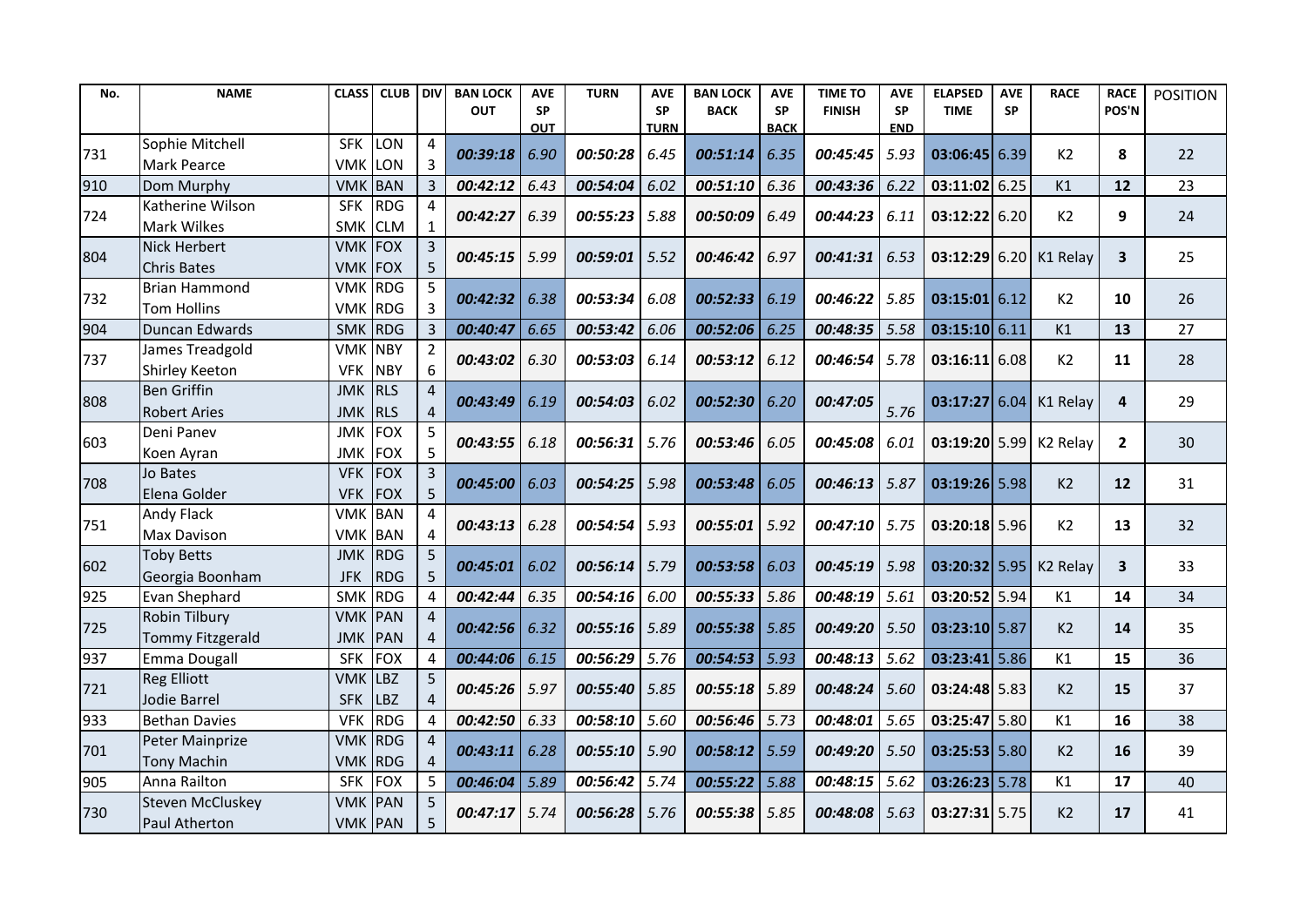| No. | <b>NAME</b>                         | <b>CLASS</b>             | <b>CLUB</b>              | l div          | <b>BAN LOCK</b> | <b>AVE</b> | <b>TURN</b>     | <b>AVE</b>  | <b>BAN LOCK</b> | <b>AVE</b>  | <b>TIME TO</b>  | <b>AVE</b> | <b>ELAPSED</b>  | <b>AVE</b> | <b>RACE</b>          | <b>RACE</b>  | <b>POSITION</b> |
|-----|-------------------------------------|--------------------------|--------------------------|----------------|-----------------|------------|-----------------|-------------|-----------------|-------------|-----------------|------------|-----------------|------------|----------------------|--------------|-----------------|
|     |                                     |                          |                          |                | <b>OUT</b>      | SP         |                 | <b>SP</b>   | <b>BACK</b>     | <b>SP</b>   | <b>FINISH</b>   | <b>SP</b>  | <b>TIME</b>     | <b>SP</b>  |                      | POS'N        |                 |
|     | Alex Greenaway                      | <b>SMK</b>               | FOX                      | 5              |                 | <b>OUT</b> |                 | <b>TURN</b> |                 | <b>BACK</b> |                 | <b>END</b> |                 |            |                      |              |                 |
| 734 |                                     |                          |                          | 5              | 00:45:03        | 6.02       | 00:56:25        | 5.77        | 00:59:21        | 5.48        | 00:47:14        | 5.74       | $03:28:03$ 5.74 |            | K2                   | 18           | 42              |
|     | <b>Rob Sibley</b><br>Annelies Flack | <b>VMK</b><br><b>SFK</b> | <b>FOX</b><br><b>BAN</b> | 4              |                 |            |                 |             |                 |             |                 |            |                 |            |                      |              |                 |
| 705 |                                     |                          |                          |                | 00:45:47        | 5.92       | 00:57:01        | 5.71        | 00:58:25        | 5.57        | 00:47:56        | 5.66       | 03:29:09 5.71   |            | K2                   | 19           | 43              |
|     | Rachel Temple-Fry<br>Will Harte     | <b>SFK</b><br><b>VMK</b> | <b>BAN</b><br><b>BAN</b> | 6<br>5         |                 |            |                 |             |                 |             |                 |            |                 |            |                      |              |                 |
| 712 |                                     |                          |                          |                | 00:44:13        | 6.13       | $00:56:52$ 5.72 |             | 00:58:38        | 5.55        | 00:49:30        | 5.48       | $03:29:13$ 5.70 |            | K2                   | 20           | 44              |
|     | Neil Urquhart<br>Sam Hill           | <b>VMK BAN</b>           | RDG                      | 5              |                 |            |                 |             |                 |             |                 |            |                 |            |                      |              |                 |
| 806 |                                     | <b>JMK</b>               |                          | 6              | 00:47:44        | 5.68       | 00:56:13 5.79   |             | 00:56:26        | 5.77        | $00:48:55$ 5.54 |            | $03:29:18$ 5.70 |            | K1 Relay             | 5            | 45              |
|     | Jessie Urquhart                     | <b>JFK</b>               | <b>BAN</b>               | 5              |                 |            |                 |             |                 |             |                 |            |                 |            |                      |              |                 |
| 942 | Katie Brookes                       | <b>JFK</b>               | <b>WOR</b>               | 4              | 00:45:37        | 5.95       | $00:56:14$ 5.79 |             | 00:59:05        | 5.51        | 00:49:39        | 5.46       | 03:30:35 5.67   |            | K1                   | 18           | 46              |
| 936 | Joanna Crossley                     | <b>SFK</b>               | <b>SOU</b>               | 4              | 00:48:18        | 5.61       | 00:56:26        | 5.77        | 00:58:02        | 5.61        | 00:49:15        | 5.51       | $03:32:01$ 5.63 |            | K1                   | 19           | 47              |
| 716 | Miriam Graham                       | <b>VFK</b>               | <b>RDG</b>               | 6              | 00:45:49        | 5.92       | 00:57:08 5.70   |             | 00:58:20        | 5.58        | 00:51:32        | 5.26       | 03:32:49 5.61   |            | K2                   | 21           | 48              |
|     | Marc Gutteridge                     | <b>VMK</b>               | <b>RDG</b>               |                |                 |            |                 |             |                 |             |                 |            |                 |            |                      |              |                 |
| 710 | Liz Murnaghan                       | <b>VFC</b>               | <b>BAS</b>               | 8              | 00:48:20        | 5.61       | 01:00:10        | 5.41        | 00:58:53        | 5.53        | 00:49:38        | 5.46       | $03:37:01$ 5.50 |            | C <sub>2</sub>       | 22           | 49              |
|     | <b>Vicky Metcalf</b>                | <b>VFC</b>               | PAN                      | 9              |                 |            |                 |             |                 |             |                 |            |                 |            |                      |              |                 |
| 707 | Chris Hills                         | <b>VMK</b>               | <b>BAN</b>               |                | 00:49:27        | 5.48       | 01:00:57        | 5.34        | 00:58:51        | 5.53        | 00:50:39        | 5.35       | $03:39:54$ 5.43 |            | K <sub>2</sub>       | 23           | 50              |
|     | Ray Pearce                          | <b>VMK BAN</b>           |                          | 5              |                 |            |                 |             |                 |             |                 |            |                 |            |                      |              |                 |
| 805 | <b>George Randall</b>               | <b>JMK</b>               | <b>TRE</b>               |                | $00:47:19$ 5.73 |            | $00:58:43$ 5.54 |             | 01:01:00        | 5.34        | 00:53:40        | 5.05       | $03:40:42$ 5.41 |            | K1 Relay             | 6            | 51              |
|     | Stephen Wheildon                    | <b>SMK</b>               | <b>TRE</b>               | 6              |                 |            |                 |             |                 |             |                 |            |                 |            |                      |              |                 |
| 736 | Caroline Walker                     | <b>VFK</b>               | <b>PAN</b>               | 5              | 00:49:32        | 5.48       | $01:00:00$ 5.43 |             | 00:59:30        | 5.47        | 00:51:40        | 5.25       | $03:40:42$ 5.41 |            | K2                   | 24           | 52              |
|     | Fay Butler                          | <b>VFK</b>               | <b>PAN</b>               | 6              |                 |            |                 |             |                 |             |                 |            |                 |            |                      |              |                 |
| 605 | <b>Bob Edmond-Seal</b>              | <b>VMK</b>               | <b>FOX</b>               | 4              | 00:45:15        | 5.99       | 00:56:03        | 5.81        | 01:04:18        | 5.06        | 00:58:02        | 4.67       | 03:43:38 5.34   |            | K <sub>2</sub> Relay | 4            | 53              |
|     | Anna Edmond-Seal                    | <b>VFK</b>               | <b>FOX</b>               | 6              |                 |            |                 |             |                 |             |                 |            |                 |            |                      |              |                 |
| 502 | Colette Johnson                     | <b>VFK</b>               | <b>BAN</b>               |                | 00:52:26        | 5.17       | $01:05:29$ 4.97 |             | 00:56:19        | 5.78        | 00:50:08        | 5.41       | 03:44:22 5.32   |            | Mixed                | $\mathbf{1}$ | 54              |
|     | Zoe Dyndor                          | <b>SFK</b>               | <b>BAN</b>               | 6              |                 |            |                 |             |                 |             |                 |            |                 |            | Relay                |              |                 |
| 929 | Chris Johnson                       | <b>VMK</b>               | BAN                      | 6              | 00:49:42        | 5.46       | 01:01:45        | 5.27        | 01:01:17        | 5.31        | 00:51:41        | 5.25       | 03:44:25 5.32   |            | K1                   | 20           | 55              |
| 669 | <b>Nick Barnett</b>                 | <b>VMK</b>               | <b>FOX</b>               |                | $00:46:22$ 5.85 |            | 00:58:11        | 5.59        | 01:03:34        | 5.12        | 00:58:09        | 4.66       | $03:46:16$ 5.27 |            | K <sub>2</sub> Relay | 5            | 56              |
|     | <b>Becci Morris</b>                 | <b>VFK</b>               | <b>FOX</b>               | $\overline{7}$ |                 |            |                 |             |                 |             |                 |            |                 |            |                      |              |                 |
| 709 | Julie Wood                          | <b>VFK</b>               | <b>BAN</b>               |                | 00:46:16        | 5.86       | 00:58:34        | 5.56        | 01:05:18        | 4.98        |                 |            | $03:47:27$ 5.25 |            | K <sub>2</sub>       | 25           | 57              |
|     | Simon Hanger                        | <b>VMK</b>               | <b>BAN</b>               |                |                 |            |                 |             |                 |             | 00:57:19        | 4.73       |                 |            |                      |              |                 |
|     | Nick Adnitt                         | <b>VMC</b>               | <b>IND</b>               | 6              |                 |            |                 |             |                 |             |                 |            |                 |            |                      |              |                 |
| 715 | Sarah Millest                       | <b>SFC</b>               | <b>NOT</b>               | 8              | 00:49:52        | 5.44       | $01:02:30$ 5.21 |             | 01:02:34        | 5.20        | 00:53:14        | 5.09       | $03:48:10$ 5.23 |            | C <sub>2</sub>       | 26           | 58              |
| 943 | <b>Gordon Bullock</b>               | <b>VMK</b>               | <b>BAD</b>               | $5^{\circ}$    | 00:50:56 5.32   |            | $01:01:23$ 5.30 |             | 01:03:10        | 5.15        | 00:53:02        | 5.11       | $03:48:31$ 5.22 |            | K1                   | 21           | 59              |
| 902 | <b>Robert Ames</b>                  | <b>VMK BAS</b>           |                          | 6              | 00:49:23 5.49   |            | $01:01:22$ 5.30 |             | 01:04:20        | 5.06        | $00:54:14$ 5.00 |            | $03:49:19$ 5.20 |            | K1                   | 22           | 60              |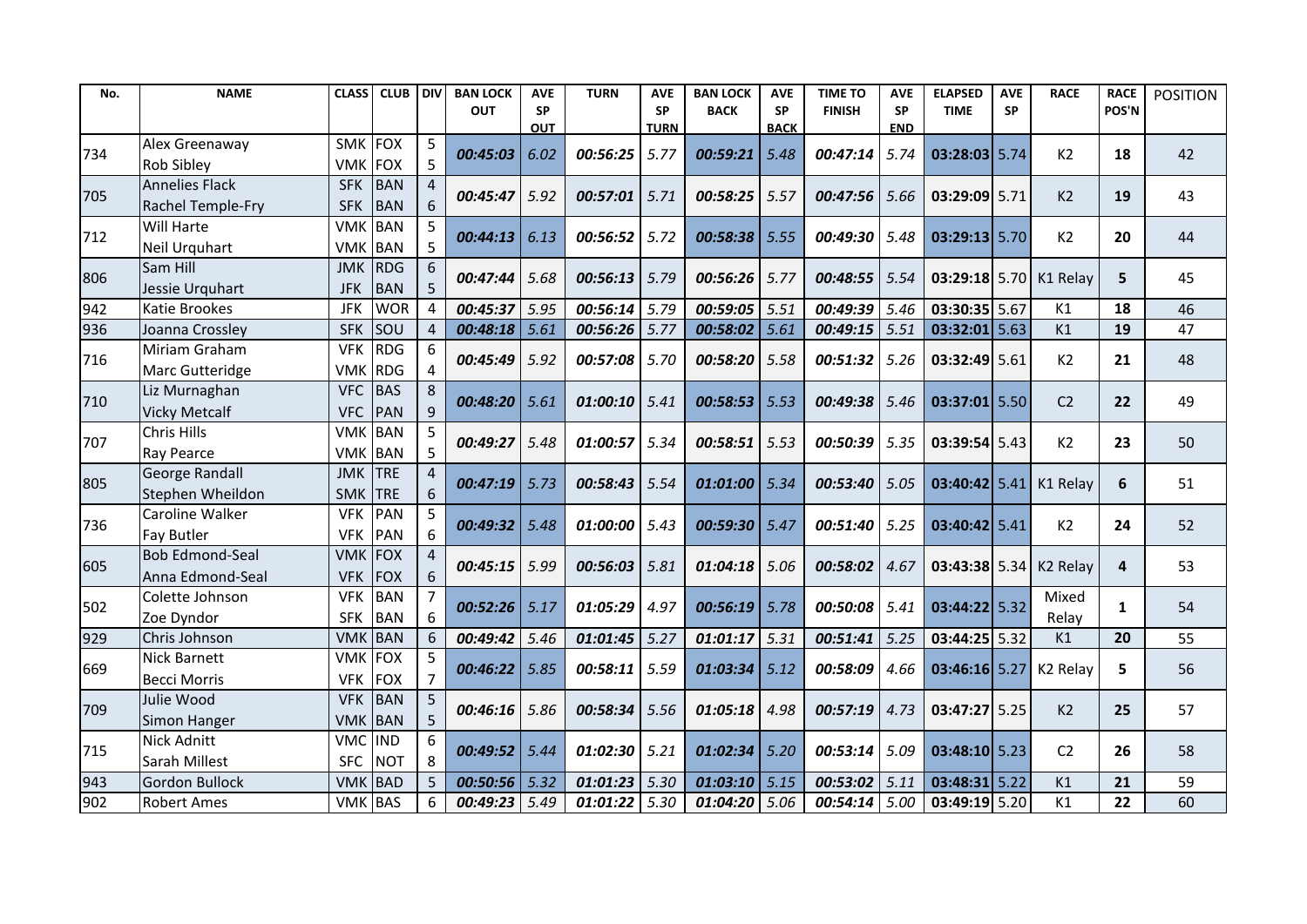| No. | <b>NAME</b>              | <b>CLASS</b>   | <b>CLUB</b> | <b>DIV</b>     | <b>BAN LOCK</b> | <b>AVE</b> | <b>TURN</b>     | <b>AVE</b>  | <b>BAN LOCK</b> | <b>AVE</b>  | <b>TIME TO</b> | <b>AVE</b> | <b>ELAPSED</b>  | <b>AVE</b> | <b>RACE</b>            | <b>RACE</b>    | <b>POSITION</b> |
|-----|--------------------------|----------------|-------------|----------------|-----------------|------------|-----------------|-------------|-----------------|-------------|----------------|------------|-----------------|------------|------------------------|----------------|-----------------|
|     |                          |                |             |                | <b>OUT</b>      | <b>SP</b>  |                 | <b>SP</b>   | <b>BACK</b>     | <b>SP</b>   | <b>FINISH</b>  | <b>SP</b>  | <b>TIME</b>     | <b>SP</b>  |                        | POS'N          |                 |
|     |                          |                |             |                |                 | <b>OUT</b> |                 | <b>TURN</b> |                 | <b>BACK</b> |                | <b>END</b> |                 |            |                        |                |                 |
| 607 | Hannah King              | <b>JFK</b>     | <b>CKP</b>  | 8              | 00:51:07        | 5.31       | 01:04:29        | 5.05        | 01:01:40        | 5.28        | 00:52:21       | 5.18       |                 |            | 03:49:37 5.20 K2 Relay | 6              | 61              |
|     | Hollie Jackson           | <b>JFK</b>     | <b>CKP</b>  | 8              |                 |            |                 |             |                 |             |                |            |                 |            |                        |                |                 |
| 809 | Rosa Davison             | <b>JFK</b>     | <b>BAN</b>  | 5              | 00:57:01        | 4.76       | 01:05:45        | 4.95        | 00:55:14        | 5.89        | 00:52:07       | 5.20       |                 |            | 03:50:07 5.19 K1 Relay | $\overline{7}$ | 62              |
|     | Cian Vine-Nealon         | JMK            | <b>BAN</b>  | $\overline{7}$ |                 |            |                 |             |                 |             |                |            |                 |            |                        |                |                 |
| 903 | <b>Richard Humphreys</b> | <b>VMK</b>     | GAI         | 5              | 00:48:08        | 5.63       | 01:00:16        | 5.40        | 01:05:41        | 4.96        | 00:56:07       | 4.83       | $03:50:12$ 5.18 |            | K1                     | 23             | 64              |
| 718 | <b>Vicky Elson</b>       | <b>VFK</b>     | <b>RDG</b>  | 5              | 00:51:21        | 5.28       | $01:02:40$ 5.19 |             | 01:02:09        | 5.24        | 00:54:06       | 5.01       | $03:50:16$ 5.18 |            | K2                     | 27             | 65              |
|     | <b>Tamsin Phipps</b>     | <b>VFK</b>     | <b>RDG</b>  | $\overline{7}$ |                 |            |                 |             |                 |             |                |            |                 |            |                        |                |                 |
| 704 | Lee Dean                 | <b>SMK</b>     | BAN         | 6              | 00:51:00        | 5.32       | 01:03:05        | 5.16        | 01:02:03        | 5.25        | 00:54:45       | 4.95       | 03:50:53 5.17   |            | K2                     | 28             | 66              |
|     | Sam Pearce               | <b>SMK</b>     | <b>BAN</b>  | 8              |                 |            |                 |             |                 |             |                |            |                 |            |                        |                |                 |
| 606 | Peter Rothery            | <b>VMK FOX</b> |             | 5              | 00:45:03        | 6.02       | 00:54:52        | 5.93        | 01:16:17        | 4.27        | 00:55:12       | 4.91       |                 |            | 03:51:24 5.16 K2 Relay | $\overline{ }$ | 67              |
|     | <b>Roger Tritton</b>     | <b>VMK</b>     | FOX         | 5              |                 |            |                 |             |                 |             |                |            |                 |            |                        |                |                 |
| 706 | <b>Irene Hills</b>       | <b>VFK</b>     | <b>BAN</b>  | $\overline{7}$ | 00:51:43        | 5.24       | $01:02:44$ 5.19 |             | 01:03:28        | 5.13        | 00:53:41       | 5.05       | 03:51:36 5.15   |            | K <sub>2</sub>         | 29             | 68              |
|     | Dawn Buzzard             | <b>VFK</b>     | BAN         | $\overline{7}$ |                 |            |                 |             |                 |             |                |            |                 |            |                        |                |                 |
| 944 | Jake Elliott             | SMK SOL        |             | 5              | 00:50:51        | 5.33       | 01:03:36        | 5.12        | 01:03:40        | 5.11        | 00:54:59       | 4.93       | 03:53:06 5.12   |            | K1                     | 24             | 69              |
| 926 | <b>Toby Hext</b>         | JMK BAN        |             | 5              | 00:50:15        | 5.40       | 00:59:50        | 5.44        | 01:05:27        | 4.97        | 01:00:19       | 4.50       | $03:55:51$ 5.06 |            | K1                     | 25             | 70              |
| 735 | Peter Walker             | VMC PAN        |             |                | 00:53:43        | 5.05       | 01:05:23        | 4.98        | 01:04:09        | 5.07        | 00:53:35       | 5.06       | $03:56:50$ 5.04 |            | C <sub>2</sub>         | 30             | 71              |
|     | James Bamforth           | VMC PAN        |             | 77             |                 |            |                 |             |                 |             |                |            |                 |            |                        |                |                 |
| 938 | Chris Petersen           | <b>VFK</b>     | BAN         |                | 00:50:39 5.35   |            | 01:01:50        | 5.26        | 01:00:32        | 5.38        | 01:05:07       | 4.16       | 03:58:08 5.01   |            | Mixed                  | 2 <sup>2</sup> | 72              |
|     | Simon Petersen           | VMK BAN        |             | $\overline{7}$ |                 |            |                 |             |                 |             |                |            |                 |            | Relay                  |                |                 |
| 941 | <b>Steve Rimen</b>       | <b>VMK</b>     | GLO         | 7              | 00:52:46        | 5.14       | 01:05:33        | 4.97        | 01:04:18        | 5.06        | 00:57:30       | 4.72       | 04:00:07 4.97   |            | K1                     | 26             | 73              |
| 914 | Felicity O'Connell       | <b>SFK</b>     | BAN         | 6              | 00:54:25        | 4.98       | 01:06:11        | 4.92        | 01:04:26        | 5.05        | 00:56:12       | 4.83       | $04:01:14$ 4.95 |            | K1                     | 27             | 74              |
| 912 | <b>Andy Moxon</b>        | <b>VMK</b>     | <b>BAN</b>  | 6              | 00:50:10        | 5.41       | 01:00:28        | 5.38        | 01:07:05        | 4.85        | 01:03:34       | 4.27       | $04:01:17$ 4.95 |            | K1                     | 28             | 75              |
| 60  | <b>Steve Perry</b>       | <b>VMK</b>     | BAN         | 5              | 00:52:34        | 5.16       | 01:06:18        | 4.91        | 01:06:23        | 4.90        | 00:56:34       | 4.79       | 04:01:49 4.94   |            | K1                     | 29             | 76              |
| 913 | Grzegorz Oleksy          | <b>VMK</b>     | <b>BAN</b>  | $\overline{7}$ | 00:50:38        | 5.36       | 01:05:14        | 4.99        | 01:07:57        | 4.79        | 00:58:09       | 4.66       | 04:01:58 4.93   |            | K1                     | 30             | 77              |
| 917 | <b>Josh Perry</b>        | <b>JMK</b>     | BAN         | 5              | 00:53:09        | 5.10       | 01:06:19        | 4.91        | 01:06:37        | 4.89        | 00:56:18       | 4.82       | $04:02:23$ 4.92 |            | K1                     | 31             | 78              |
| 924 | <b>Trevor Radford</b>    | VMK            | <b>FOX</b>  | 8              | 00:52:19        | 5.18       | 01:04:19        | 5.06        | 01:06:56        | 4.86        | 00:59:24       | 4.57       | 04:02:58 4.91   |            | K1                     | 32             | 79              |
| 935 | Andrew Leggatt           | <b>VMK</b>     | SHP         | $\overline{7}$ | 00:52:44        | 5.14       | 01:06:01        | 4.93        | 01:06:18        | 4.91        | 00:59:50       | 4.53       | $04:04:53$ 4.87 |            | K1                     | 33             | 80              |
|     | Louie Rawlinson          | JMK            | <b>CKP</b>  | 7              |                 |            |                 |             |                 |             |                |            |                 |            |                        |                |                 |
| 811 | Oliver Kerton            | JMK            | <b>CKP</b>  | 9              | 00:51:17        | 5.29       | 01:02:19        | 5.22        | 01:08:33        | 4.75        | 01:03:18       | 4.28       | $04:05:27$ 4.86 |            | K1 Relay               | 8              | 81              |
|     | Matthew Lodge            | <b>SMK</b>     | <b>NOR</b>  | 4              |                 |            |                 |             |                 |             |                |            |                 |            |                        |                |                 |
| 733 | Charlie Frost            | <b>SFK</b>     | <b>NOR</b>  | 8              | 00:54:36        | 4.97       | 01:03:32        | 5.12        | 01:04:24        | 5.05        | 01:03:54       | 4.24       | 04:06:26 4.84   |            | K2                     | 31             | 82              |
| 931 | David Jault              | <b>VMK</b>     | <b>BAN</b>  | 4              | 00:53:51        | 5.04       | 01:11:21        | 4.56        | 01:04:27        | 5.05        | 00:57:07       | 4.75       | 04:06:46 4.84   |            | K1                     | 34             | 83              |
|     | <b>Will Larner</b>       | <b>JMK</b>     | BAN         |                |                 |            |                 |             |                 |             |                |            |                 |            |                        |                |                 |
| 801 | Oliver Jault             | JMK BAN        |             |                | 00:54:02        | 5.02       | 01:11:22        | 4.56        | 01:04:16        | 5.06        | 00:57:18       | 4.73       |                 |            | 04:06:58 4.83 K1 Relay | 9              | 84              |